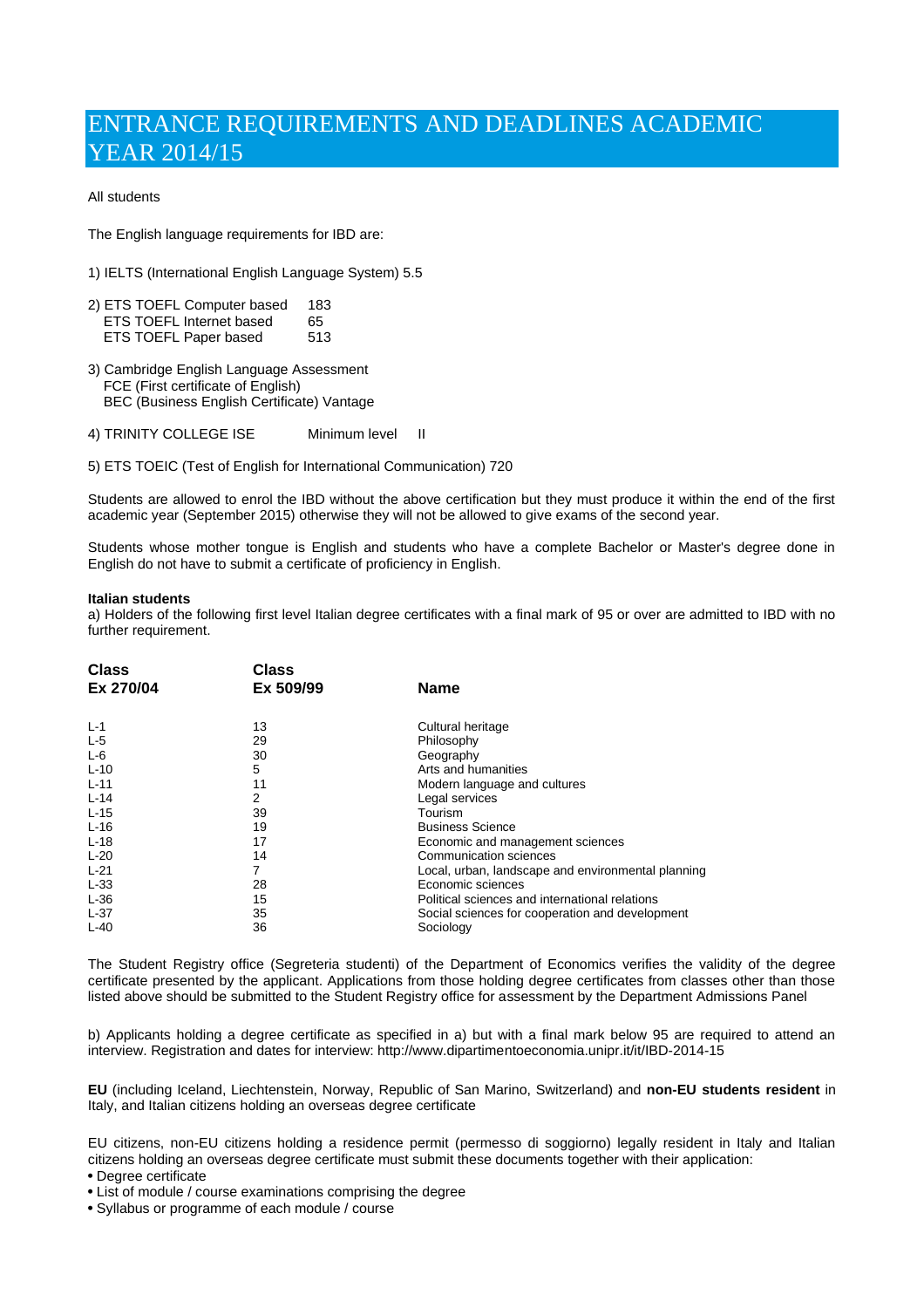#### • Passport

• Dichiarazione di Valore. This is a declaration of the value of an overseas degree certificate specifying course type and duration etc. It is issued, for the purposes of possible recognition in Italy of the qualification, solely by an Italian Embassy or Consulate overseas.

All documents submitted must be original and where necessary must be supplied with an Italian translation certified by the Italian Embassy or Consulate of the home country or by a court or local official in Italy. (The syllabus or programme of each module or course can be submitted in English.) Please note: only the Italian Embassy or Consulate in the country where the degree certificate was obtained can issue the Dichiarazione di valore.

Applications should be submitted to the Student Registry office for assessment by the Department Admissions Panel.

#### **Non EU citizens**

Applicants of non EU citizenship who are not resident in Italy should submit a pre-enrolment application form to the Italian Embassy or Consulate in their country of residence specifying UNIVERSITY, SECOND CYCLE DEGREE (Universitàdi Parma - Laurea Magistrale in International Business and Development).

The deadline for submission is fixed by the Italian Embassy or Consulate in each country.

See these websites for details and updated information: www.miur.it; www.esteri.it; www.studiare-initalia.it/studentistranieri/calendar.html

The following documents must be submitted with the pre-enrolment application form:

- Degree certificate
- List of module / course examinations comprising the degree
- Syllabus or programme of each module / course
- Passport
- Two passport photos

All documents submitted must be original, and, where necessary, must be supplied with an Italian translation. The translation of official documents must be certified by the Italian Embassy or Consulate of the home country or by a court or official. (The syllabus or programme of each module or course may be submitted in English).

The Embassy or Consulate must issue a Dichiarazione di Valore (Declaration of Value). This is a declaration of the value in the home country of an overseas degree certificate specifying course type and duration etc.. It is issued, for the purposes of possible recognition in Italy of the qualification, solely by an Italian Embassy or Consulate overseas.

The Embassy or Consulate forwards applications for assessment by the Department Admissions Panel at the University of Parma. For successful applications, a letter of acceptance is sent to the Italian Embassy or Consulate in the applicant's home country, which then issues a visa for study purposes.

On arrival in Italy, students must register at the Student Registry office at the Department of Economics, University of Parma, and must apply for a residence permit at an authorized Italian postal office within 8 days.

## **WHEN AND HOW TO ENROL**

Completed enrolment forms can be submitted to the Student Registry Office at the Department of Economics from July 2014. Students who have not yet completed a first level degree should follow the pre-registration procedure and complete full registration when they graduate. For pre-registration and registration deadlines, see the university website www.unipr.it from July. Applications can be made either online (Italian and EU students only) or in person at the Student Registry office.

For queries and assistance, please contact segrstec@unipr.it